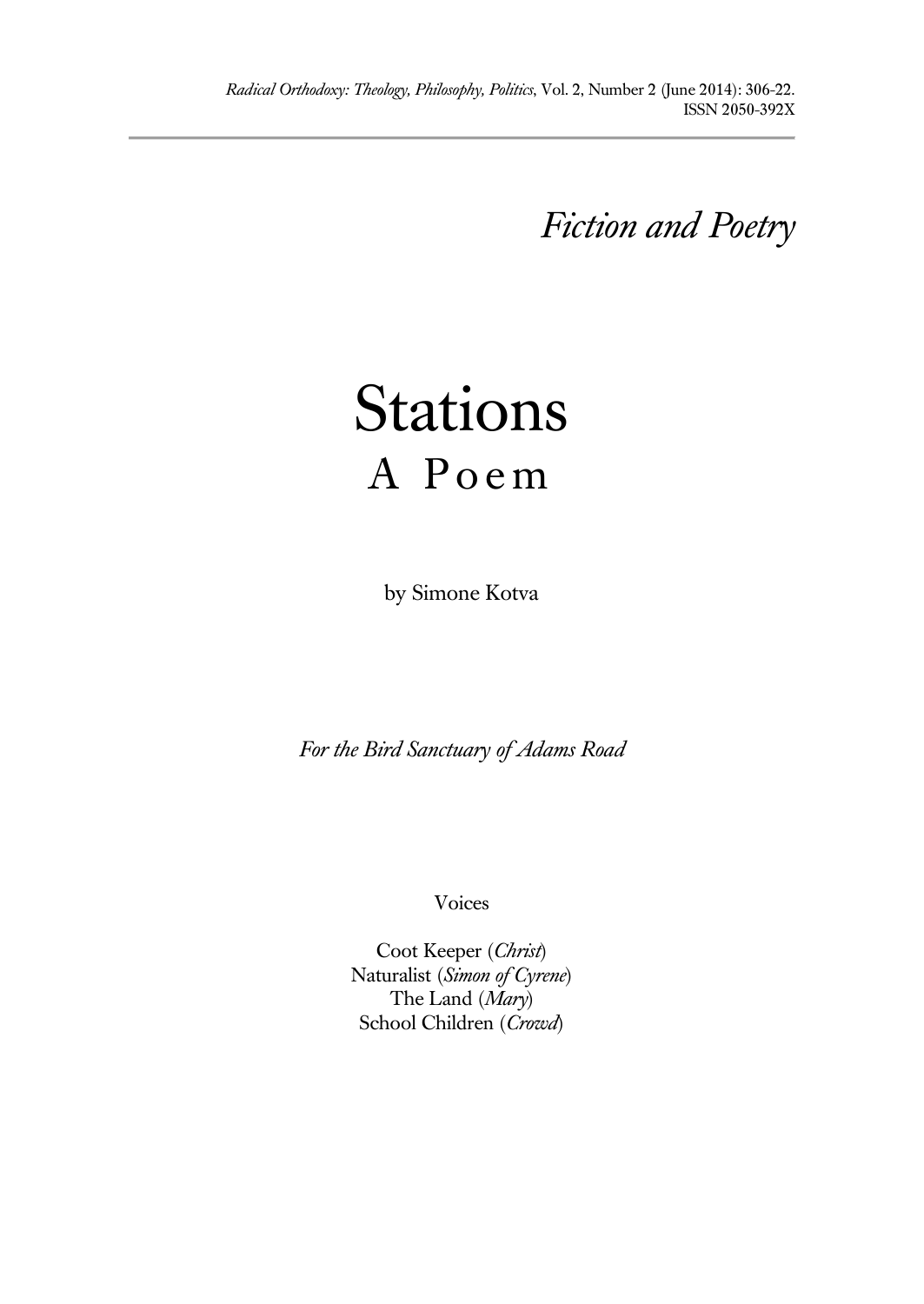## **I**

Caught crowned the Coot Keeper made by circumscription from the interval of walkways made easier to meet greet revere respectful distance from which to assess how he managed today what species has he gathered together (how many the baubles of mistletoe).

Caught crowned unrecorded arrival (asylum/athlete/envoy) the cry is he has run his course stumbles, most likely blind it's difficult to tell with eyes everywhere or overgrown, as his name: cluttered drawn with creepers, bird-droppings digesting light and atmosphere.

Fauna mapped out careful co-ordinates audience limited (to the daylight hours) royal leisure increased.

And do you feed him sparingly but well.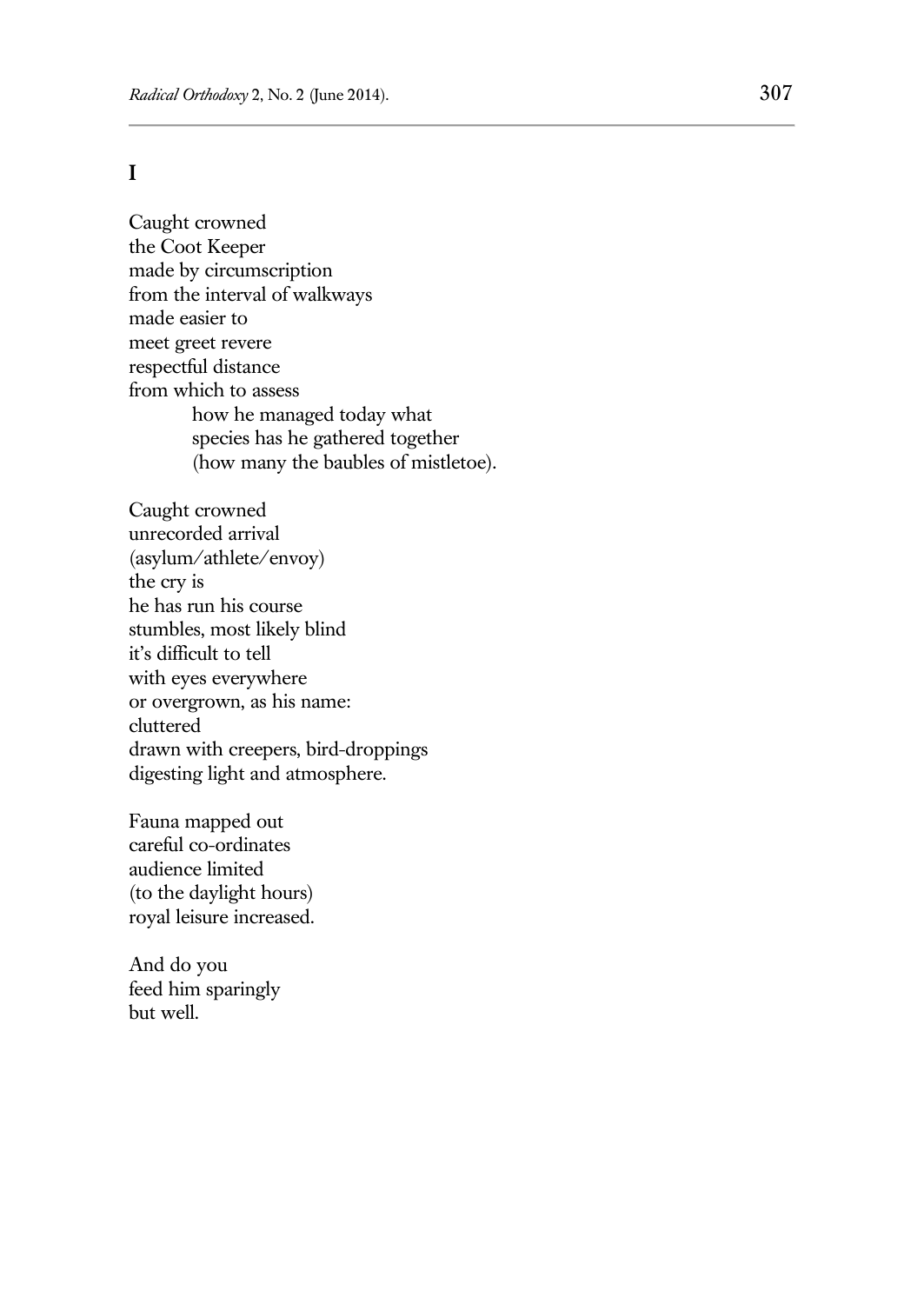# **II**

Fenced folio fox-trodden how goes the natural death?

Visitations, queries prized behind padlock viewed piecemeal from hides and vantages so slow his fading lists to notes sightings statistics mallards wood pigeons siskin blue tits coots crows black cap (heard) kingfisher. Also a deer.

Fenced folio fox-trodden altogether: he bears it well the lilting close in need of higher railings.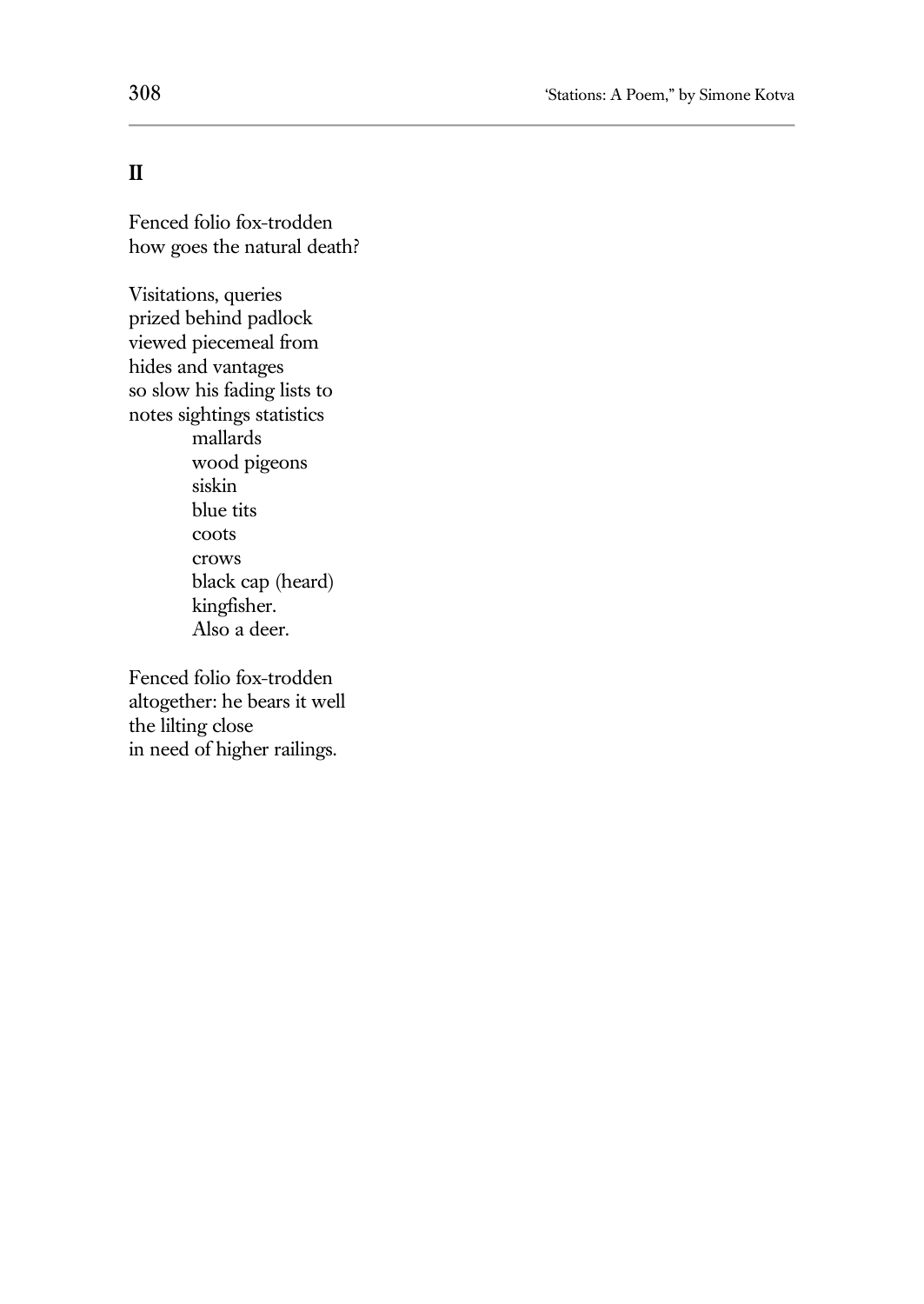# **III**

The fall of a first dependant or rather its presence petering out the Keeper senses a tattoo:

incisions and pin-pricks fewer nests and noises the space where the fieldfare was accommodating the lack of new arrivals.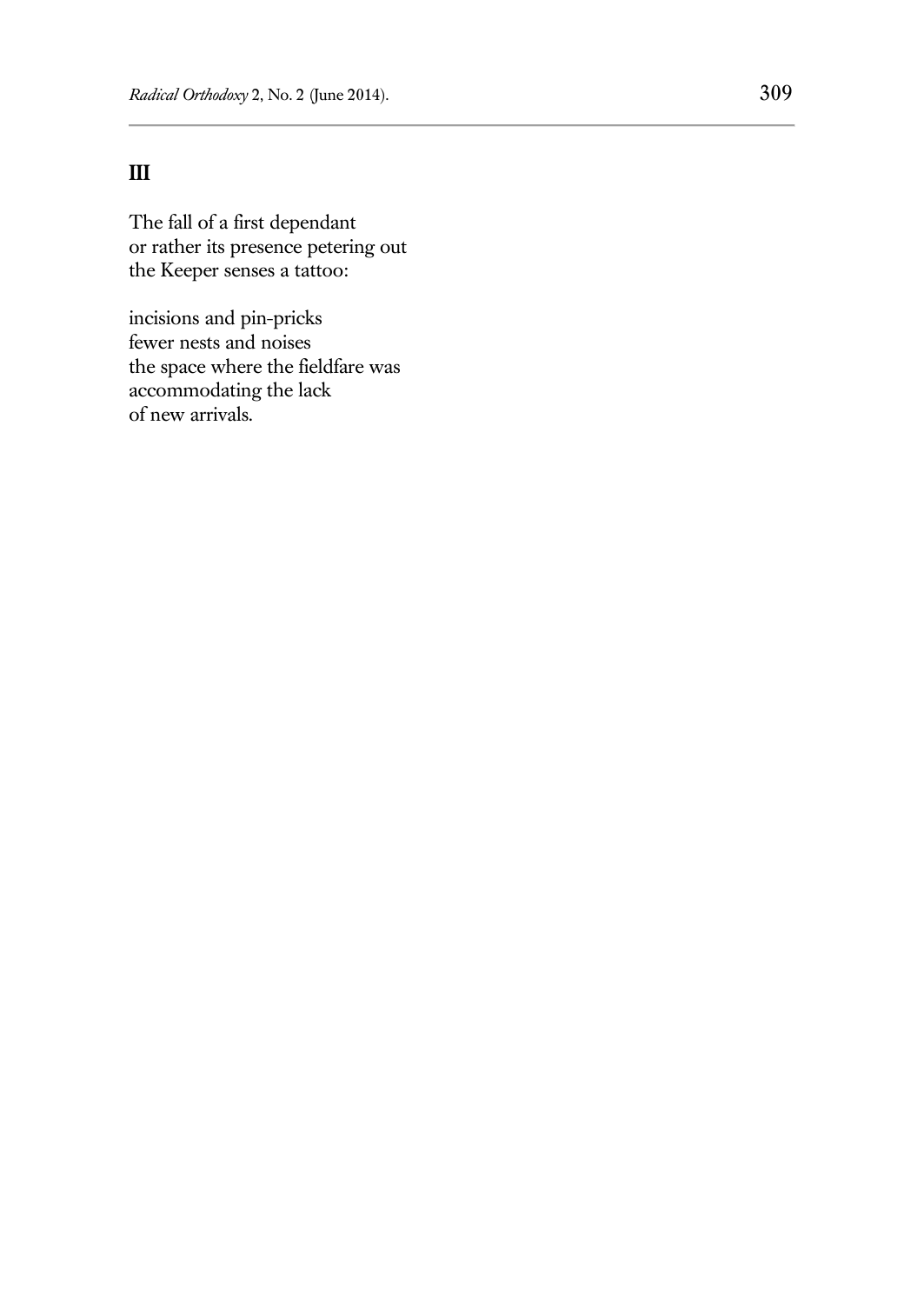### **IV**

After the confinement he loses his voice (trauma, aphasia) so she weeps at his weight static almost, being neither within nor without her body as when birthing except: the beloved tenor doesn't cut through that carpet of jays, magpies and other diminutive calls they become veneer to his voice bespeak extensions he can only dream of: pastures fields forests sticks hollows hedges another chorus without.

This physical thing how weak maybe she'd thought its sharing of herself would create infinite plasticity but varied natures are spawned from the same mother and hatch and breed in the sun and sometimes perish.

This one and all the devils.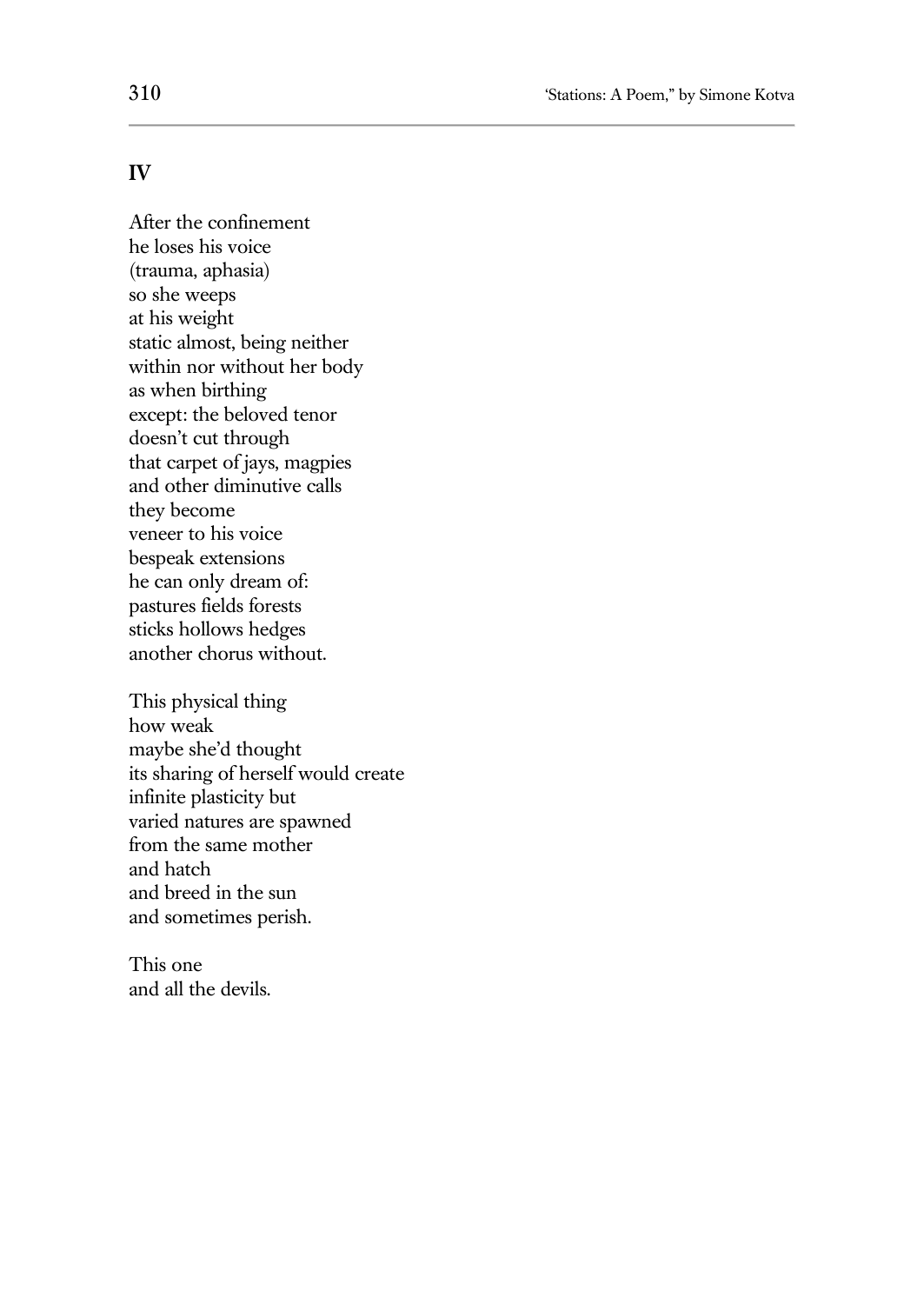#### **V**

*How was it I entered unwittingly walking with him alone slipshod how was I trapped?*

*But convey this that I will stake out his terrain will come each day every day to see touch believe learn the calls words signatures assemble and remember whistle them pattern by pattern within him become impalpable to myself because death must be lateral to him no need to propose additional dates for my recomposition I will stand up again: here in a delicate trunk growing into a general resurrection.* 

*Now father mother let me follow without looking back take up grass-blade and thistle-burr become stronger for cutting you down.*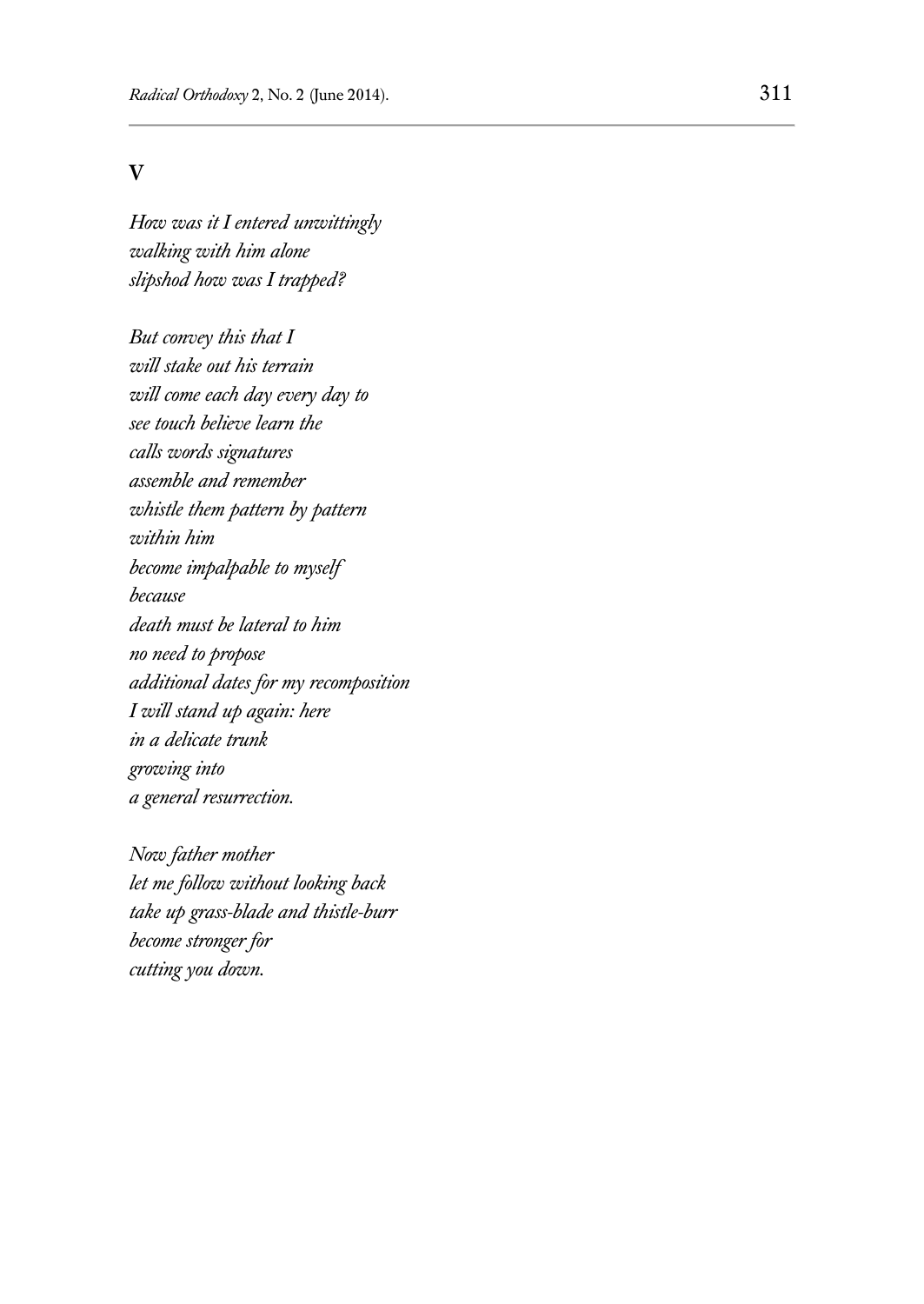# **VI**

Seen touched believed albeit reduced mostly parts beside parts: not all still limber.

At least we didn't doubt his presence but found the correspondence true between image and flight markings and individuation.

At least we have: imprints copies and characteristics types for when we need to reinstall him feather by leaf by petal tail bramble and branch at least then knowingly we can take our implements neatly stitch up those wounds lathe him into something more cosmetic to be trusted also.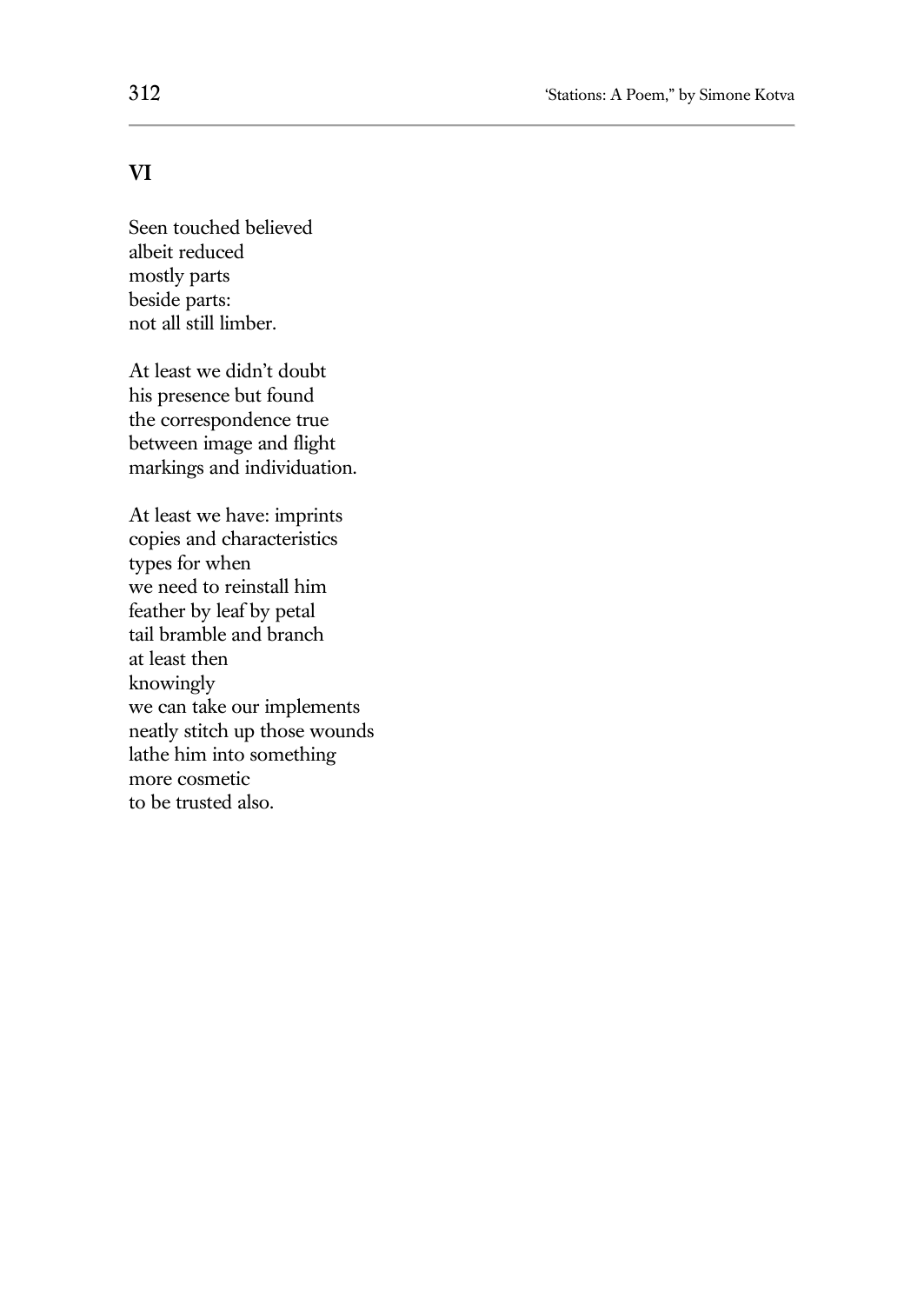# **VII**

The fall of a second dependant or rather its presence petering out:

accounts, retellings the Keeper strains for familiar songs walks more slowly but the vanished are slower still.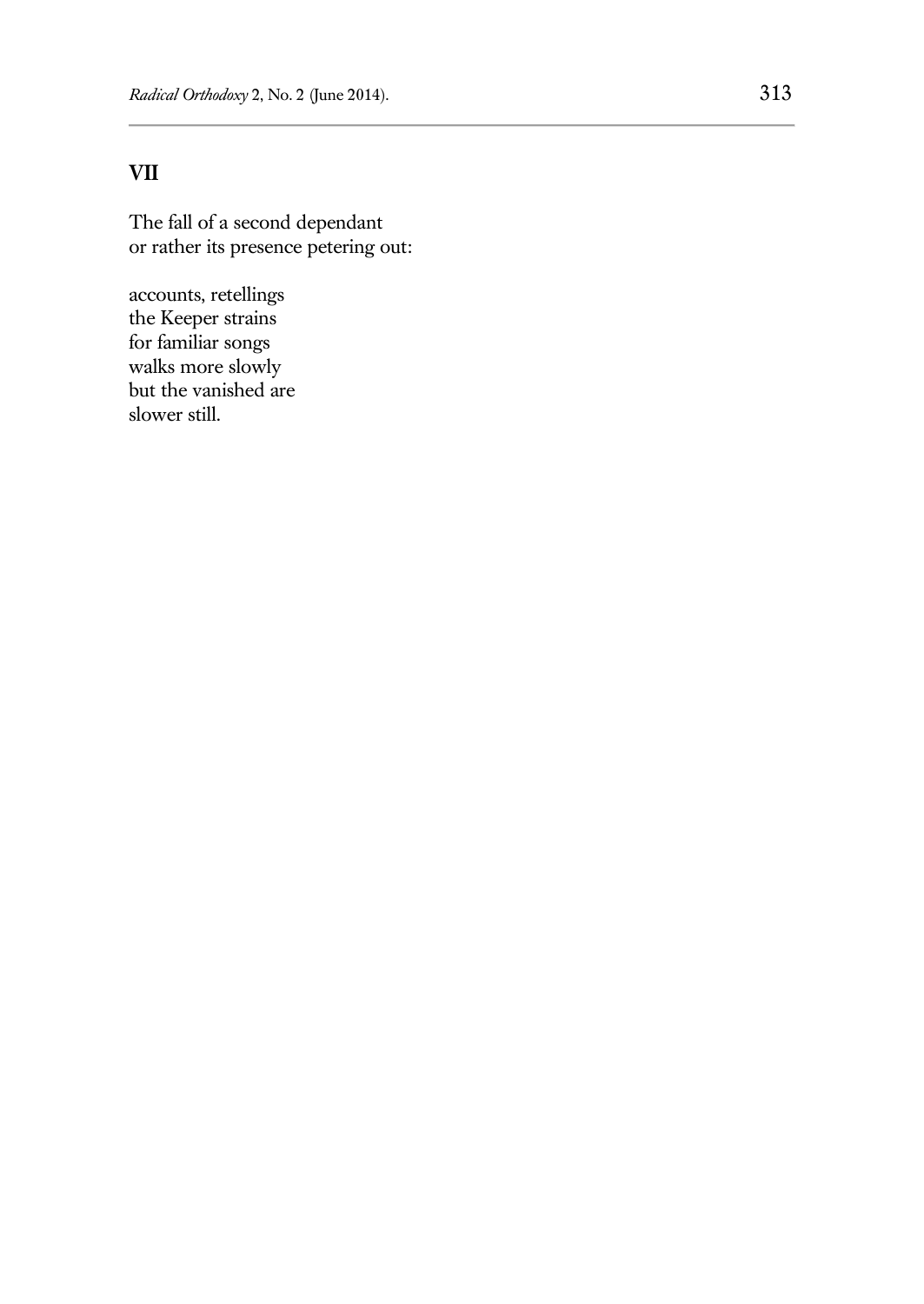#### **VIII**

Here they come (final indications) skipped past, paying homage mind the ancient Prince rub him down careful don't forget tomorrow there'll be displays parents and boys tidy now, don't forget the signs boys and brothers girls, signs sprawling on his fingertips in little buds, everything tightly folded folded. Laughter. He wishes to smile but things impede constrain, things careering oh miss miss miss I think we pushed her though she could've dived and did we like her anyway maybe she's gone maybe miss don't leave her alone leave her and run run run

Shouts. He can't stomach even the reluctant sacrifice: this the final indication.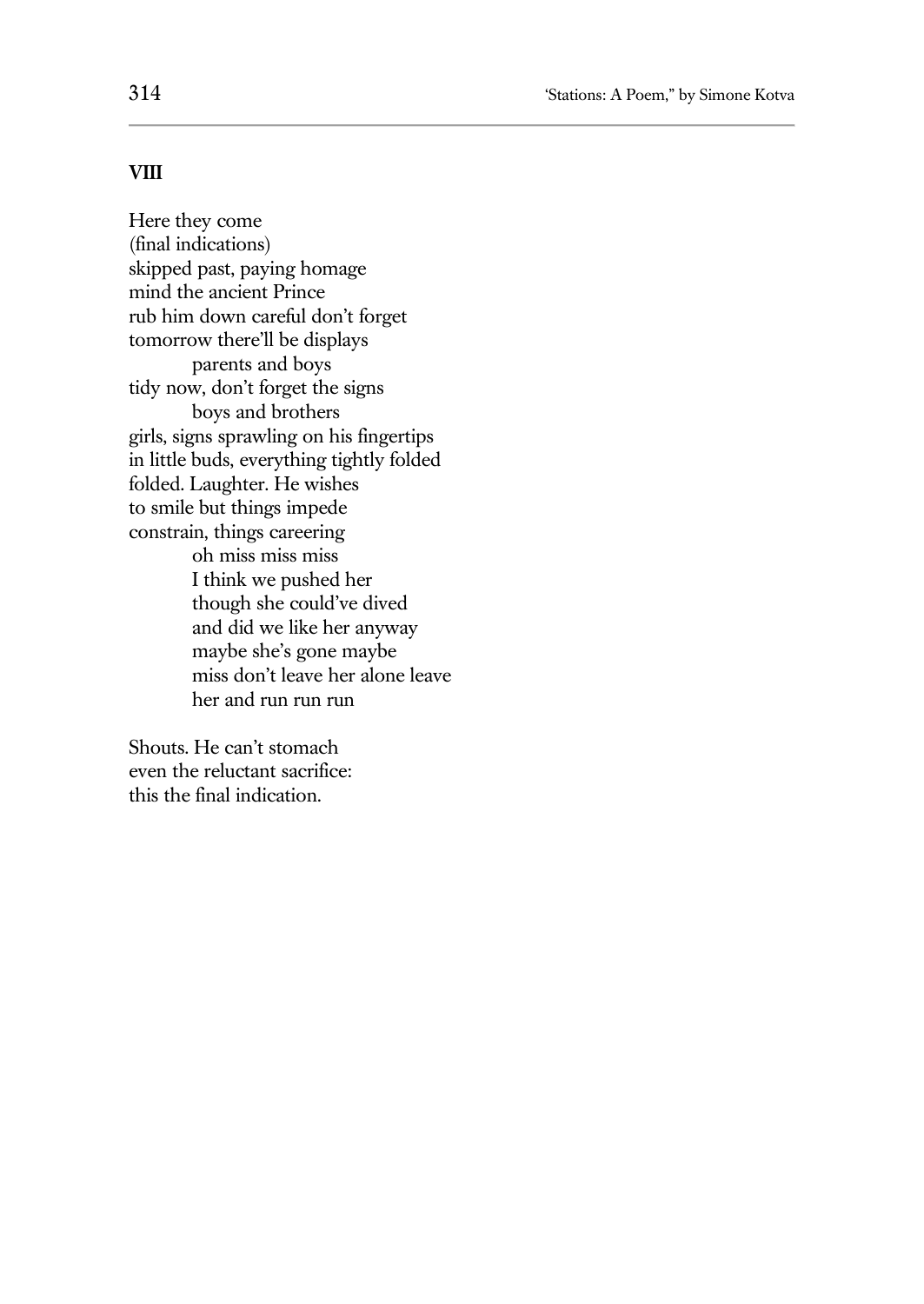# **IX**

The fall of a third dependant or rather its presence petering out the Keeper hears it: barely the leaves a muffler rot and bury beside titter-tatter of sidelines authorising his lamentation.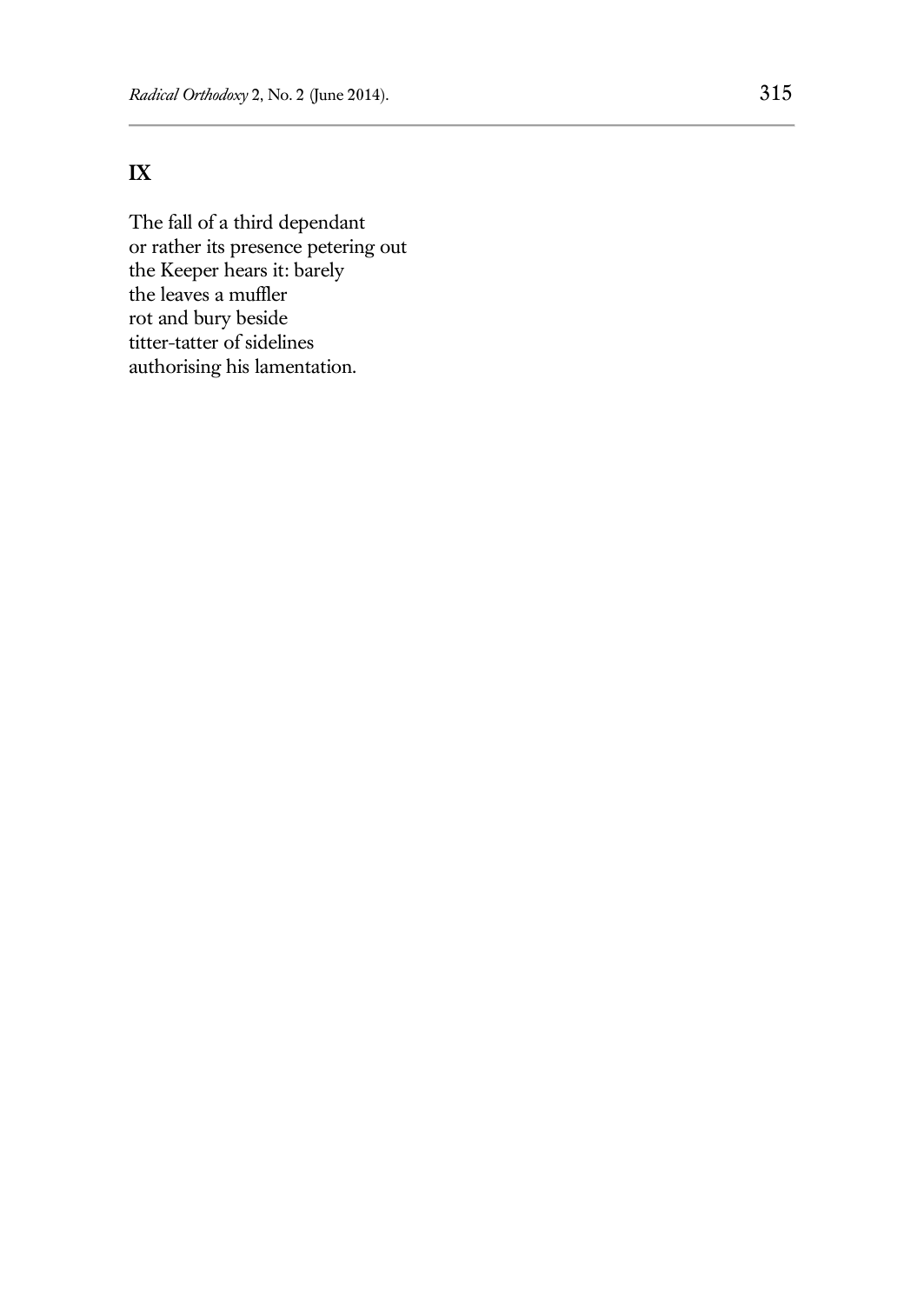# **X**

For these new ideals the verdict is: search strip dismantle pluck.

Call the taxidermists there must be memorials in every place draw them up before the fluids stagnate apply the laureates for nominations to nature his graceful state.

Call the curers of hides we need souvenirs of his stages undo a wingspan examine, smarten vulgarities all those common names: cluttered.

Disperse his goods but how when of course distribution is never fair but then ah he was not fair either was he would you say consider this savagery spells equality the way they tear at each other not quite Biblical is it? all that blood no yes we've extended our weekend opening hours including the aviary bring your daughters then why don't you.

Pluck gather install all diminutive enclosures carefully modelled on proportionally greater examples.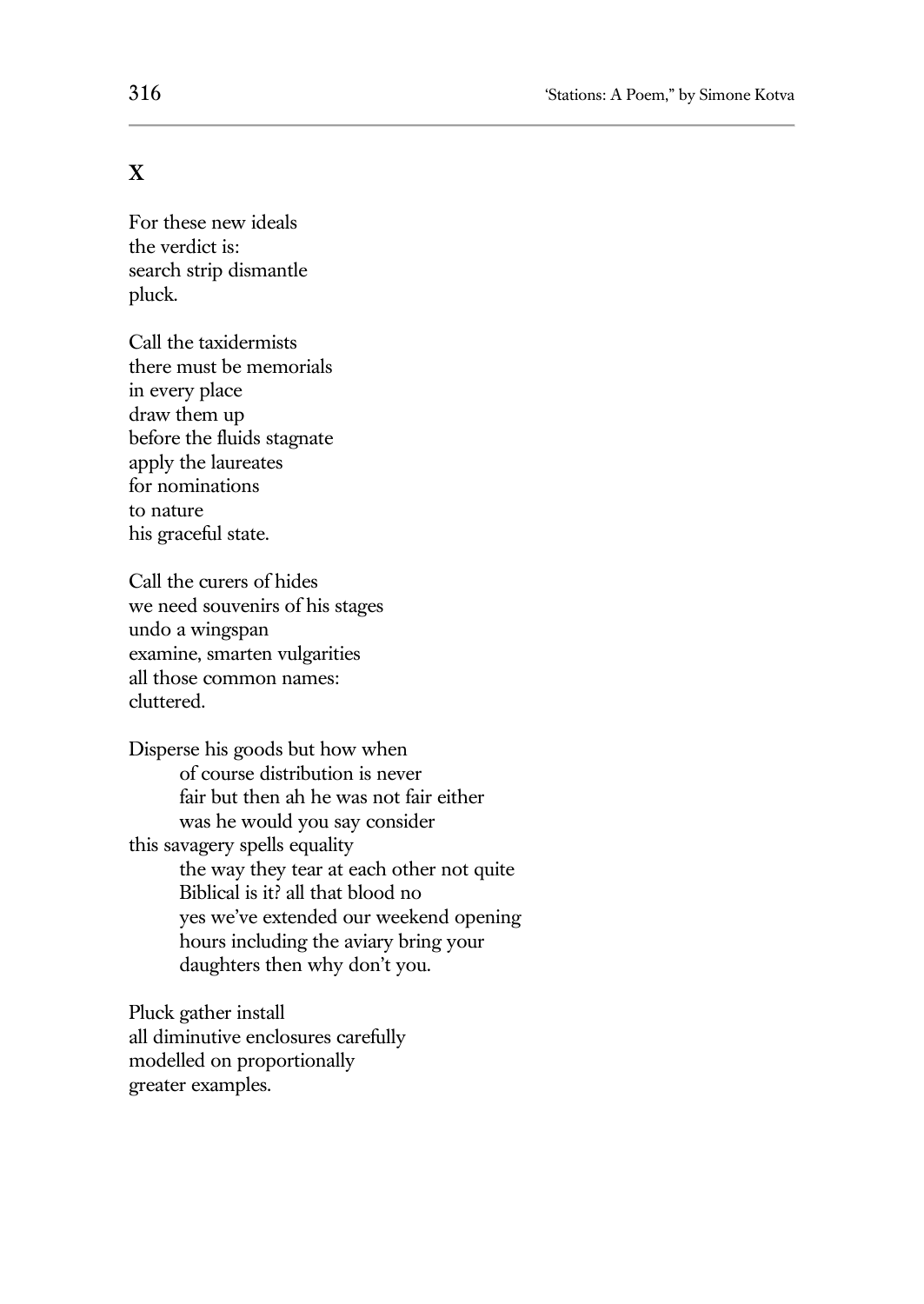# **XI**

At gun-point: diversions from this action too superlative into other battles more ancient more sound stands the green-fronded sleeper earth-planted giant in situ visitations, queries we have made extensive investigations glittering womb guarded against what greater or lesser than a protracted diminishment listing to an end, increase of morals nothing bone-rubbed from the workbench can breach this rocked shield apologetics for incapacity when the moment came went passed waiting perhaps too patiently except mind-forged diversions that dispossess her ores now: aim: inwards down reconfigure the graphics will ameliorate as will other stories.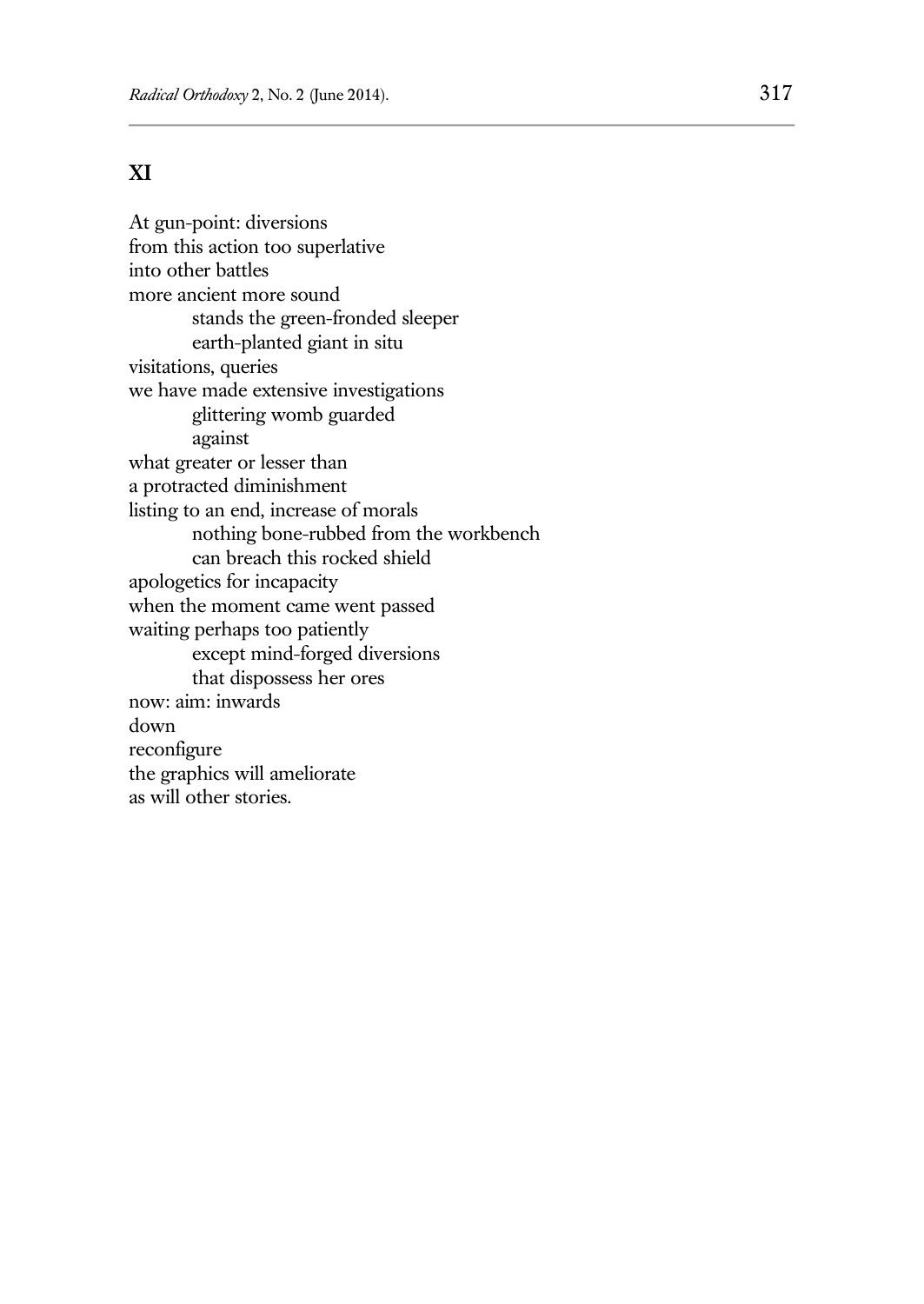## **XII**

*How am I weighted bent down when did I acquiesce?* 

*This new mother you give me to tend see here: I cannot be distracted upset, the workplace I had hoped a rendezvous a goodly retirement and what environment am I, ageing how could I think to bear this, please was I not young newly fledged please hold your breath a little longer don't give like that always your damned spending let every cell reproduce until the endpoint, don't you see it's yours that point I wrote books about it diagrams, your life breathe I say and your mother you needn't worry:*

*I will revive her.*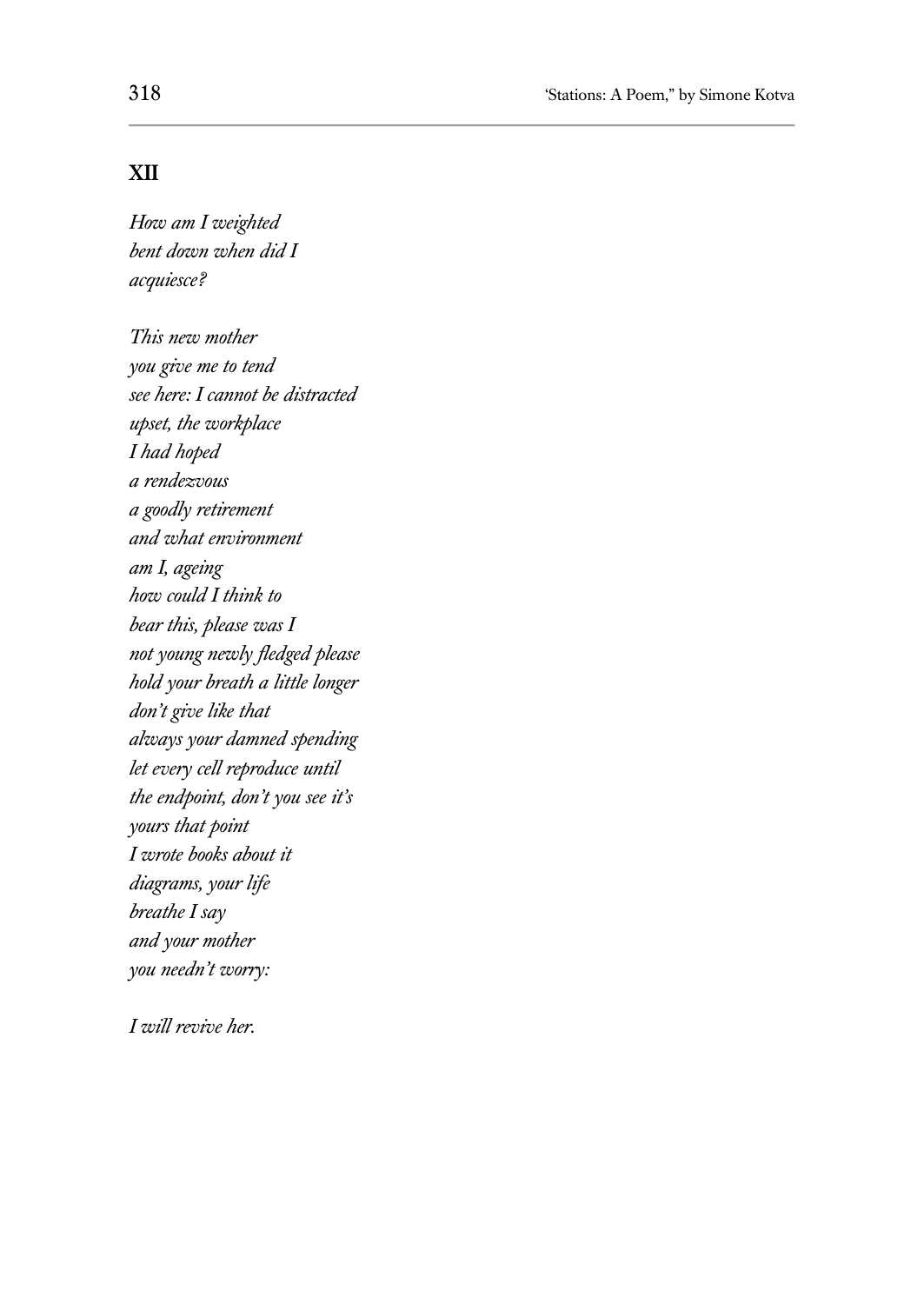## **XIII**

Paws prints pinpricks so many piercèd skins she bends down close to see is it him really hers is it can it be?

When the confinement was ended there was no new birth only burdens superadded look small one how I am underhanded by your weight too young I am too old now to become identical to myself one clod after another soiled, reddened: created. It seems a long time, we have both become more glorious share-holders but my body I wish we had seen touched believed: this

> not merely ourselves the messengers

Scratches teethmarks tyre-tracks for a solid love strokes and winds them herself in fair shrouding.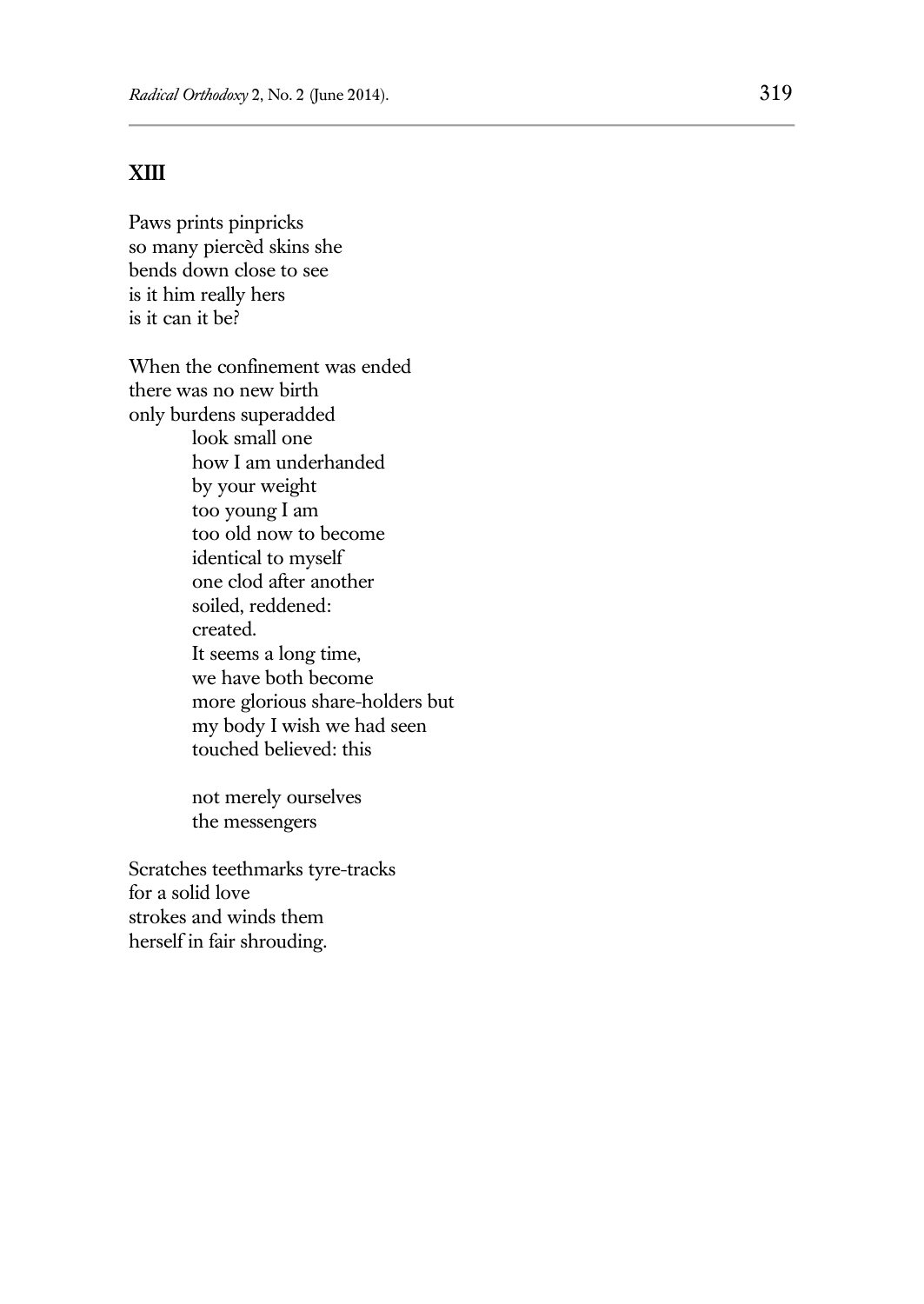## **XIV**

Afterwards there was a still place reconstitution cultivation and labour digging of lesser gardens lumbering of new posts.

There was assessment how long did he suffer progressively from one clod of earth to another out cold by the end did he even notice passing into something different dependants dispersing going to ground.

Add this the reason: anaesthetic to avoid the shock touch collision when it came the prodding counting recounting of seeds shoved in (well we needed more amenability).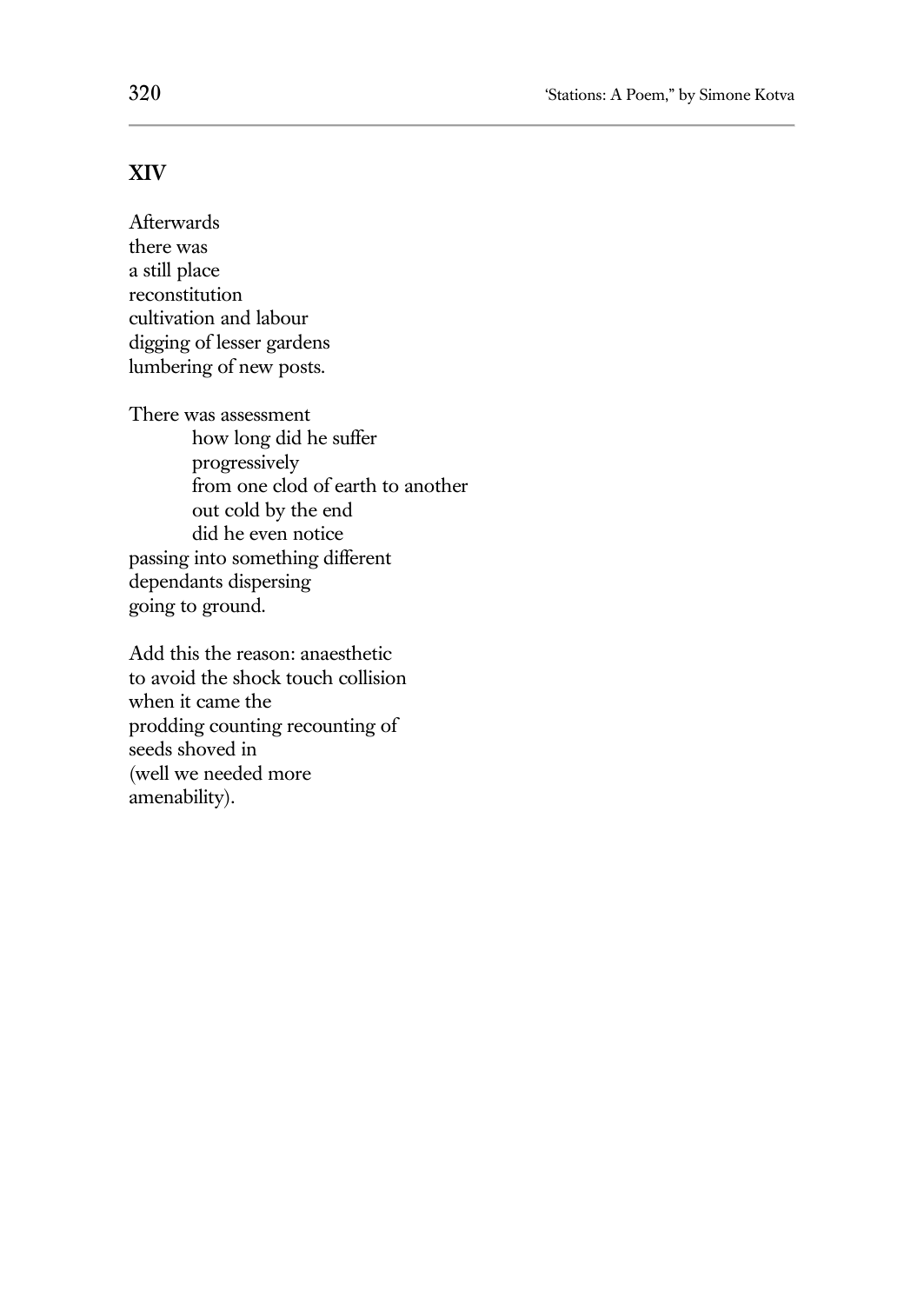#### **XV**

*How was it I saw him again revolving returning how was I trapped?* 

*I say in my hands seeming to speak searching like his across the earth though hadn't I crushed him into this order into this spade even this spade mother father forgive me this order when in the down-stroke something missed a beat loved: hands: not mine caressing not mine from one clod of earth to another always the fibrous parts were his leaf tuber stalk turning: hands stand up those hands shaking from surgery have I cut what have I cut down myself these hands are not*